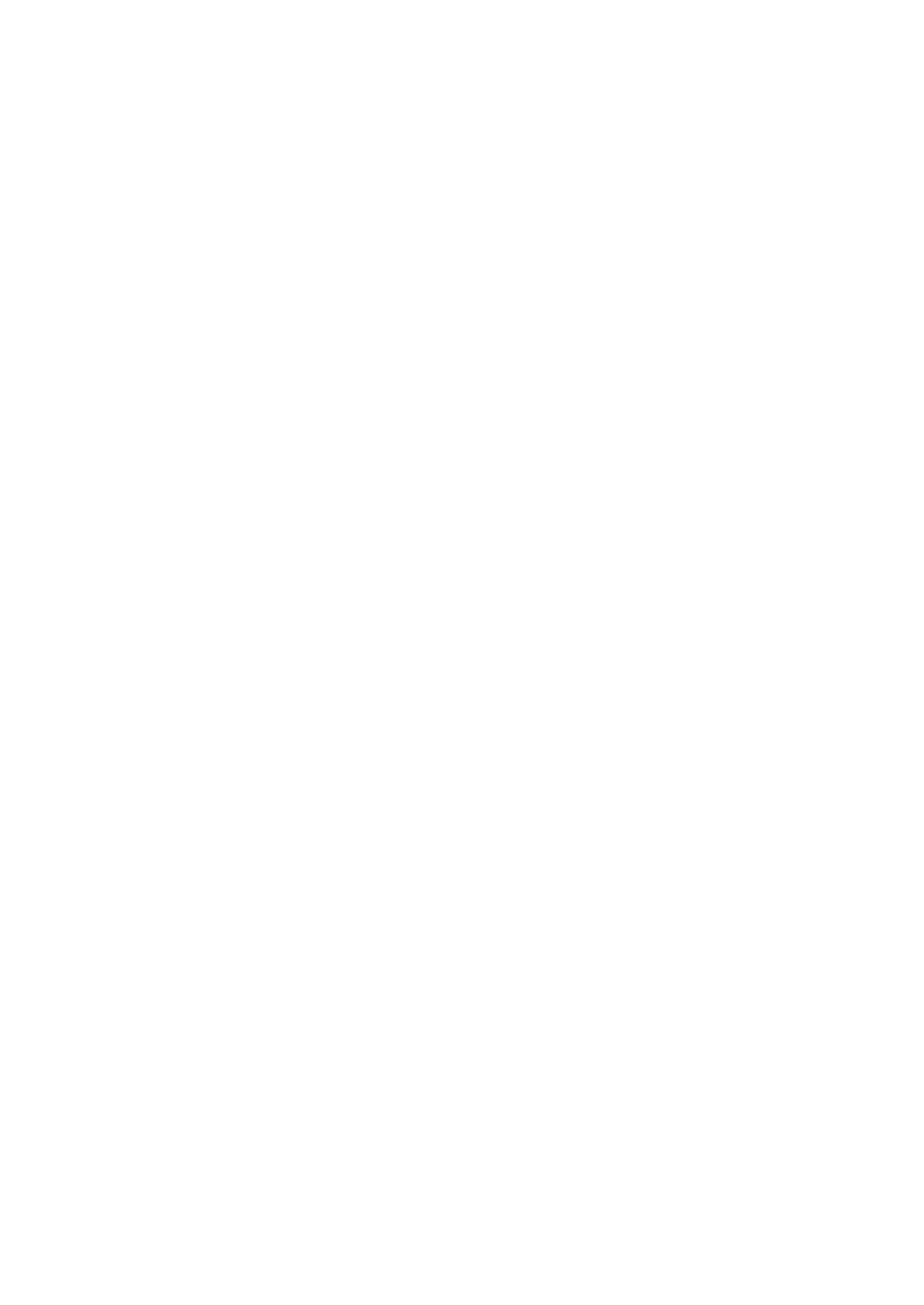#### **FOREWORD**

*At Ceylon Tobacco Company PLC (CTC), we have a long-standing commitment to operating to the highest standards of corporate conduct. Importantly, this approach covers both our own business operations and our wider supply chain.*

*We work with many suppliers of direct materials (such as tobacco leaf, cigarette packaging and filter materials), indirect materials (such as machinery) and services (such as IT consultancy).*

*While this Code of Conduct sets out the minimum standards we expect of our suppliers, we also encourage them to strive for continuous improvement within their own operations and supply chains.*

*We recognize the different circumstances and challenges our suppliers face and believe by working together we can raise standards, drive sustainable practices and create shared value for all."*

**Nedal Salem***, Chief Executive Officer / Managing Director, August 2019*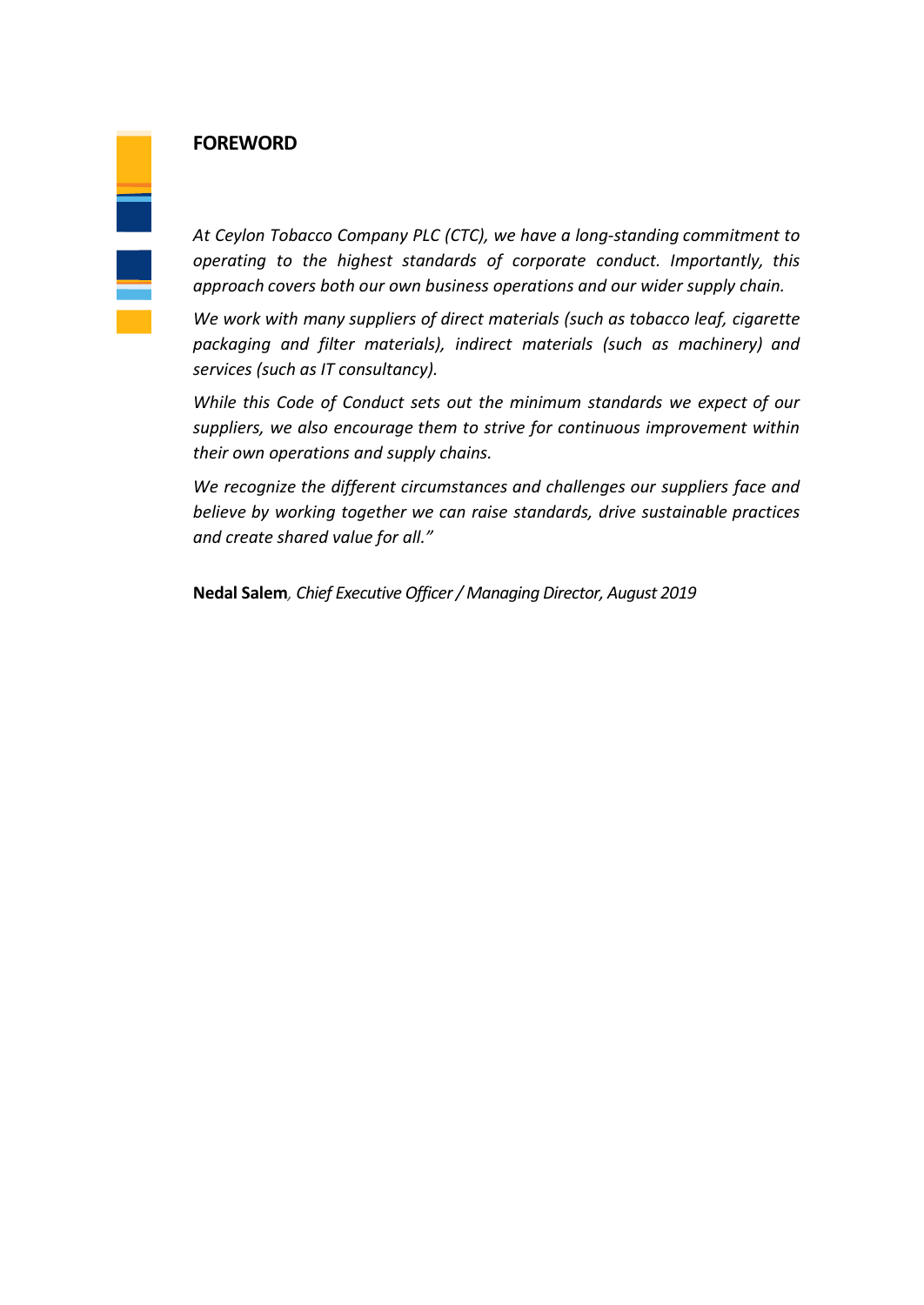

# **INTRODUCTION**

CTC's Standard of Business Conduct (SoBC) express the high standards of business integrity that we require from BAT companies and employees worldwide. This Supplier Code of Conduct (the 'Code') complements the SoBC by defining the minimum standards that we expect our suppliers to adhere to.

This Code supports our continuing commitment to respect human rights and uphold international standards, including the United Nations (UN) Guiding Principles on Business and Human Rights and the Organisation for Economic Cooperation and Development (OECD) Guidelines for Multinational Enterprises.

## **Scope and Application**

All suppliers are expected to meet the requirements of this Code in order to supply goods or services to BAT and any Group Company, including CTC (collectively 'the Group'). This requirement is incorporated into our contractual arrangements with suppliers.

In addition, suppliers should:

- Take steps to ensure that all their employees and contractors (including permanent, temporary, contract agency workers and migrant workers), suppliers, agents, subcontractors and other relevant third parties understand and adhere to the requirements of this Code, including (where appropriate in terms of the nature of supplier and the goods or services provided) maintaining adequate policies, procedures, due diligence, training and support.
- Promote adherence to the requirements of this Code and conduct appropriate due diligence for their own supply chain for their own new and existing suppliers (including farmers where relevant).

# **Compliance**

We recognize that certain suppliers will face legitimate challenges in immediately meeting every facet of this Code. As our ultimate goal is to drive the continuous improvement of standards within our supply chain, we are committed to working with such suppliers over time to help them achieve adherence with the requirements of this Code.

In the event of a non-compliance with any of the requirements of this Code, CTC reserves the right to require the supplier in question to:

- Demonstrate material progress towards compliance with the requirement(s) in question within a defined and reasonable time period; and/or
- Bring itself into full compliance with the requirement(s) in question within a defined and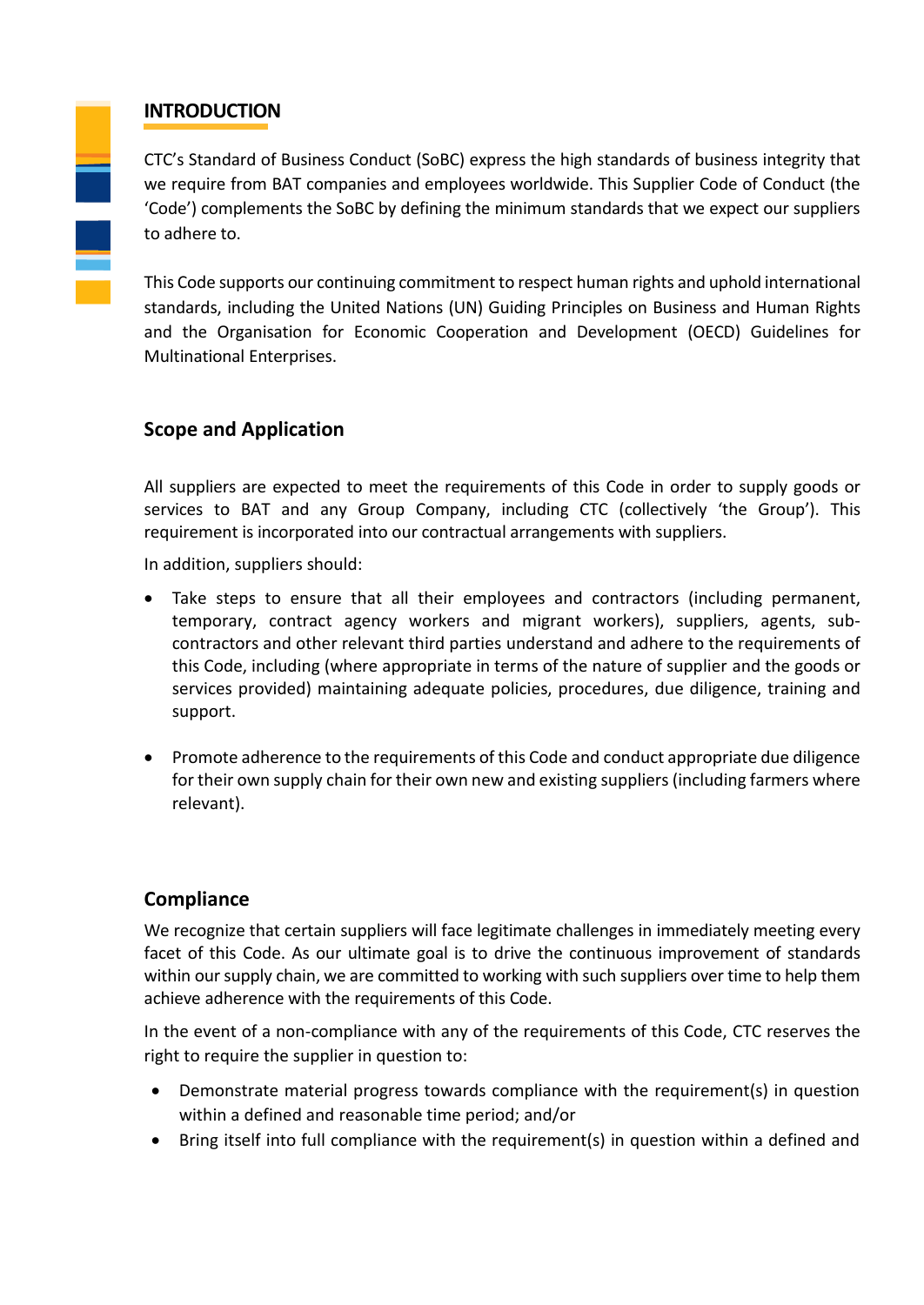reasonable time period.

In the event of serious, material and/or persistent non-compliance, or where suppliers otherwise demonstrate inadequate commitment, persistent inaction or a lack of improvement, we reserve the right to terminate the business relationship with the supplier in question.



#### **Contacting CTC**

Any information that suppliers are required to report to CTC under this Code, should be communicated to:

• The supplier's usual CTC contact/contract manager; or

• The CTC Procurement Manager, phone (+94(0)112496200), or by writing to them at Procurement Manager Ceylon Tobacco Company PLC 178, Srimath Ramanathan Mawatha Colombo 15

## **LEGAL COMPLIANCE**

We expect our suppliers to comply with all relevant laws, codes and regulations and to act in an ethical manner.

As such, suppliers must:

- Comply with all applicable laws, codes and regulations.
- Promptly notify CTC of any significant criminal or civil legal actions brought against them.
- Promptly notify CTC of any fines or administrative sanctions brought against them which relate in any way to the requirements set out in this Code.

#### **RESPECTING HUMAN RIGHTS**

We are committed to applying the UN Guiding Principles on Business and Human Rights and, by extension, respecting human rights in our own operations and our supply chain.

As such, we expect our suppliers to conduct their operations in a way that respects the fundamental human rights of others, as affirmed by the Universal Declaration of Human Rights. This includes (but is not limited to) their own workers and people working for their suppliers.

Suppliers should seek to identify potential and actual adverse human rights impacts related to their activities and business relationships. They should take appropriate steps to ensure their operations do not contribute to human rights abuses and to remedy any adverse impacts directly caused, or contributed to, by their activities or business relationships.

For their own employees and contractors (including permanent, temporary, contract agency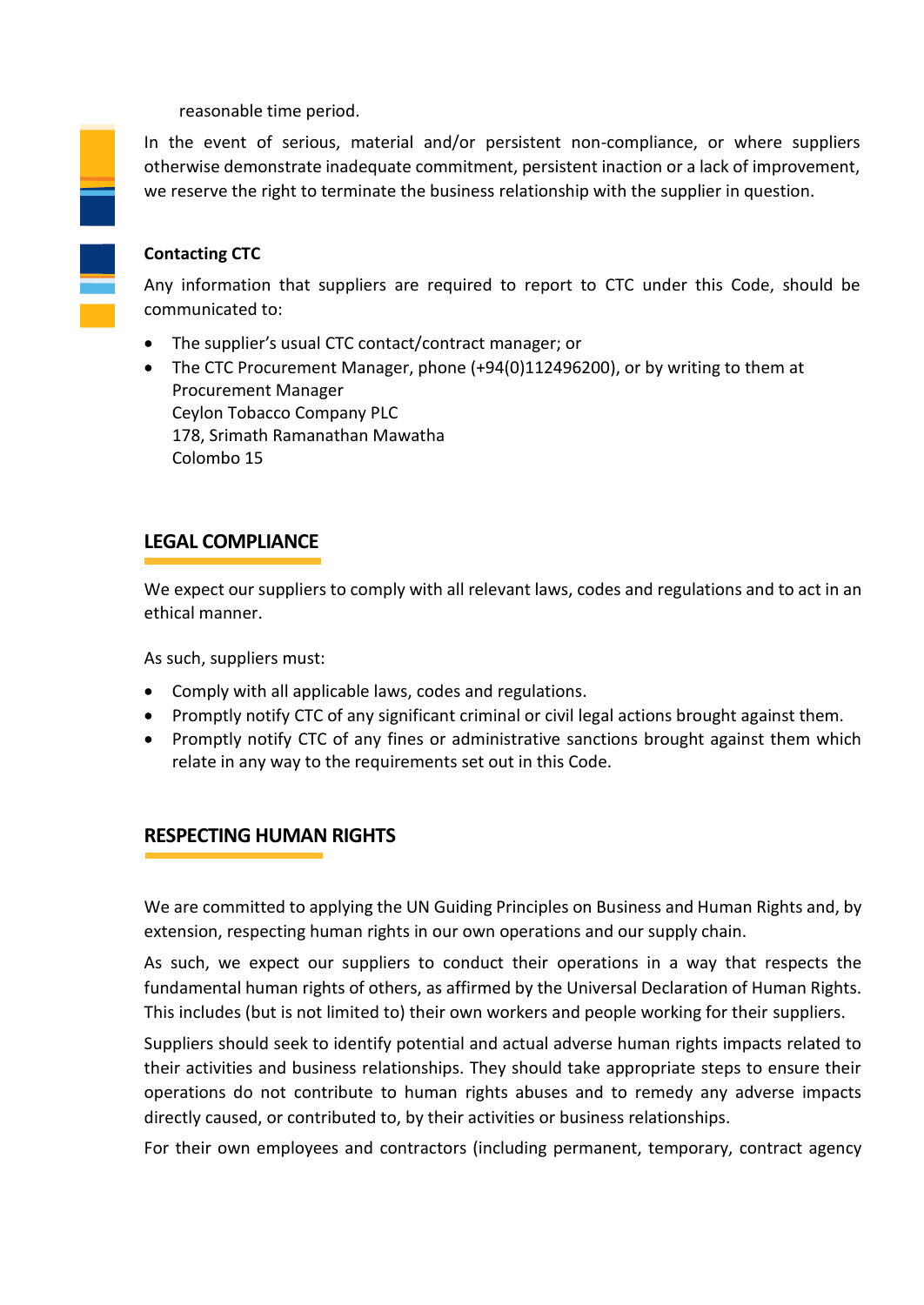workers and migrant workers) we expect suppliers (at a minimum) to:

- **Provide equal opportunities** to, and fair treatment of, all workers
- **Work to eliminate any form of harassment and bullying** within the workplace, whether it is of a sexual, verbal, non-verbal or physical nature.
- **Provide a safe working environment**, adopt procedures to identify and address workplace health and safety risks, implement safe working practices, and provide (where relevant) appropriate personal protective equipment to prevent occupational injuries or illnesses.
- **Provide fair wages and benefits,** which comply at least with applicable minimum wage legislation and other applicable wage and working time laws or collective bargaining agreements.
- **Ensure operations are free from child labour**. Specifically, following the guidelines of the International Labour Organization that:
- Any work which is considered hazardous or likely to harm the health, safety or morals of children should not be done by anyone under the age of 18 (or 16 under strict conditions);
- The minimum age for work should not be below the legal age for finishing compulsory schooling and in any case, not less than the age of 15;
- Where local law permits, children between the ages of 13 and 15 years old may do light work, provided it does not hinder their education or vocational training, or include any activity which could be harmful to their health or development (for example, handling mechanical equipment or agrochemicals). We also recognise training or work experience schemes approved by a competent authority as an exception.
- **Ensure operations are free from exploitation of labour**. Specifically, ensuring their operations are free from forced, bonded, involuntary, trafficked, unlawful migrant or child labour.
- **Ensure the right to freedom of association.** Specifically, ensuring all workers are able (subject to applicable laws) to exercise their right to freedom of association and collective bargaining, including the right to be represented by recognised trade unions or other bona fide representatives.
- **Ensure responsible sourcing of 'conflict of materials'**, including cobalt, gold, tantalum, tin, and tungsten (and the ores from which they originate) originating from conflict-affected and highrisk areas that could directly or indirectly finance or benefit armed groups or human right abuses. Where products or materials supplied to CTC contain such minerals, suppliers should work to exercise appropriate due diligence and perform a reasonable country of origin inquiry, including requiring its suppliers to engage in similar due diligence.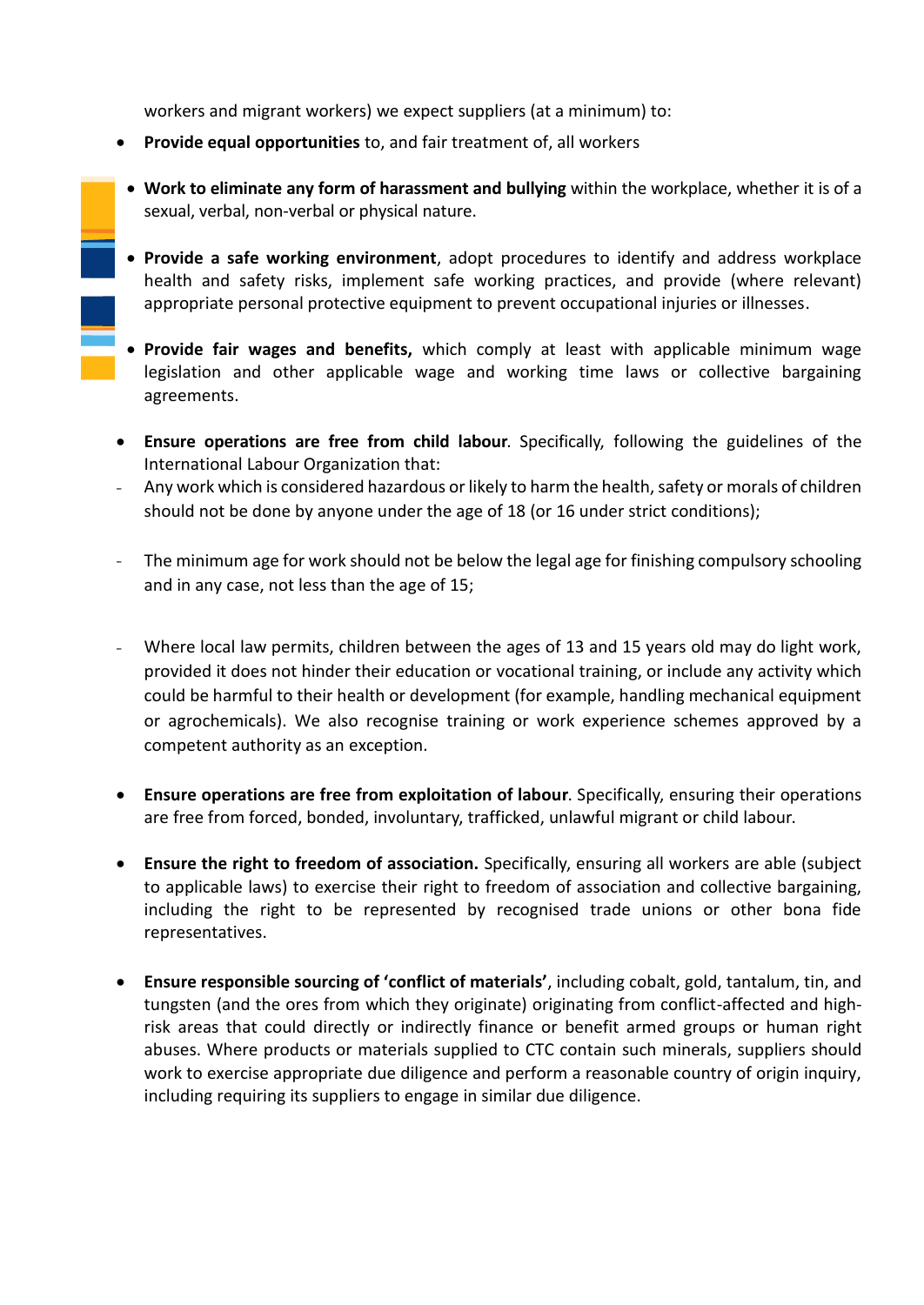

.

## **ENVIRONMENTAL SUSTAINABILITY**

We are committed to pursuing best practice in environmental management and reducing the impact of the Group on the natural environment both in our own operations and in our wider supply chain. As such, we expect suppliers to:

- Identify, understand and actively work towards minimising their impacts on the natural environment. Where relevant, these include (but are not limited to) impacts relating to their emissions to air, water and land, use of materials, natural resource consumption and waste management practices.
- Where practicable, manage, monitor and (where requested) provide available information to CTC relating to their environmental performance.
- Integrate environmental considerations into their product design and/or provision of services.
- Provide CTC (where requested) with reasonable assistance as we seek to reduce the environmental impacts of our products and services.

## **RESPONSIBLE MARKETING**

We are committed to responsible marketing of all our products to adult consumers aged 21 or over. Our marketing is governed by global principles and standards available at <http://www.bat.com/principles> or the CTC website at [www.ceylontobaccocompany.com/group/sites/SRI\\_9PMJN9.nsf/vwPagesWebLive/DO9PM](http://www.ceylontobaccocompany.com/group/sites/SRI_9PMJN9.nsf/vwPagesWebLive/DO9PMKK6?opendocument) [KK6?opendocument](http://www.ceylontobaccocompany.com/group/sites/SRI_9PMJN9.nsf/vwPagesWebLive/DO9PMKK6?opendocument)

As such, we expect our suppliers, agents and third-parties to comply with:

- The relevant marketing principles as a minimum standard where they are stricter than local laws; or
- Local laws or other local marketing codes where they are stricter than, or override, Group marketing principles.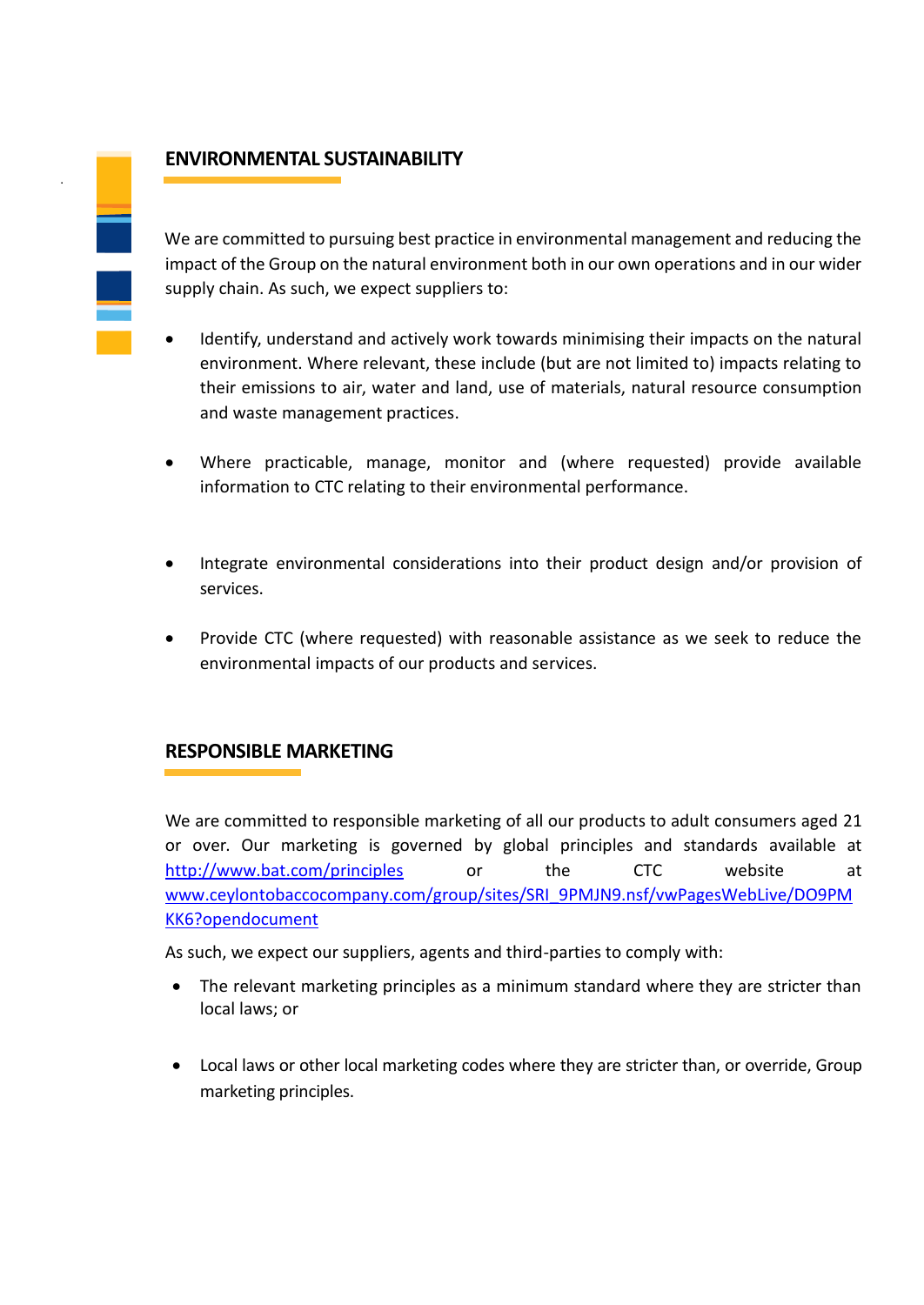

### **BUSINESS INTEGRITY**

## **Conflicts of interest**

Suppliers are required to avoid conflicts of interest in their business dealings and to operate with full transparency with respect to any circumstances where a conflict does, or may, arise.

As such, suppliers must:

- Avoid situations where their personal and/or commercial interests, or the interests of their officers or employees may, or may appear to, conflict with the interests of CTC.
- Disclose to CTC if any CTC employee may have any interest of any kind in their business or any economic ties with them.
- Inform CTC of any situation that is, or may be seen as, an actual or potential conflict of interest as soon as the conflict arises, and to disclose how it is being managed.
- These provisions are not intended to prevent suppliers dealing with CTC's competitors if any where it is legitimate and appropriate for them to do so.

## **Bribery and Corruption**

It is unacceptable for any supplier (or their employees and agents) to be involved or implicated in corrupt practices.

As such, suppliers must:

- Never offer, promise or give any gift, payment or other benefit to any person (directly or indirectly), to induce or reward improper conduct or illegitimately influence any decision by any person to their or CTC's advantage;
- Never solicit, accept, agree to accept or receive any gift, payment or other advantage from any person (directly or indirectly) as a reward or inducement for improper conduct or which influences, or gives the impression that it is intended to influence, decisions of the CTC
- Never make facilitation payments directly or indirectly with regard to CTC business, other than where it is strictly necessary to protect the health, safety or liberty of any employee and/or contractor; and
- Maintain effective controls to ensure that improper payments are not offered, made, solicited or received by third parties performing services for or on their or CTC's behalf.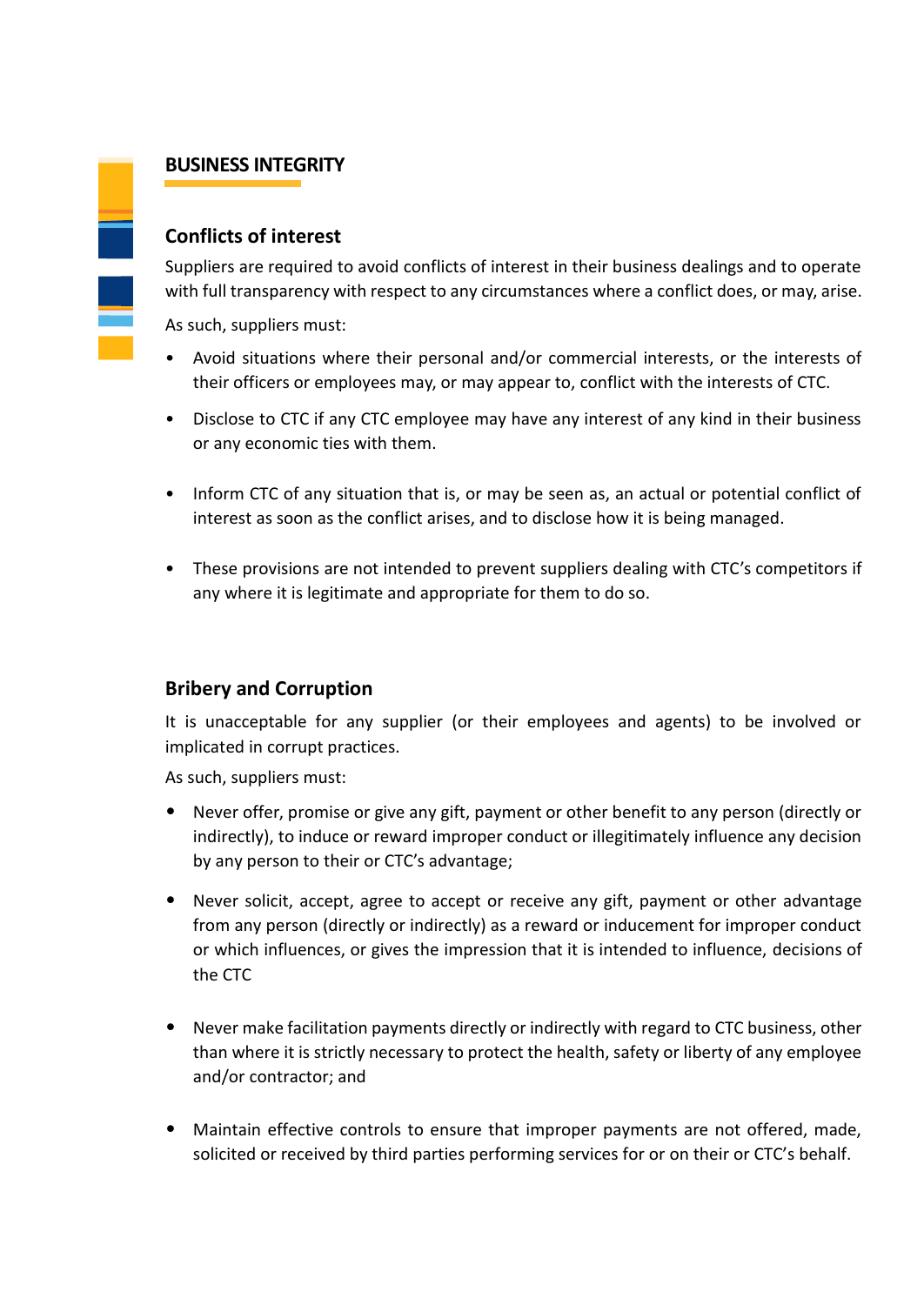

**'Improper conduct'** means performing (or not performing) a business activity or public function in breach of an expectation that it will be performed in good faith, impartially or in line with a duty of trust.

**'Facilitation payments'** are small payments made to smooth or speed up performance by a low-level official of a routine action to which the payer is already entitled. They are illegal in most countries. In some, such as the UK, it is a crime for their nationals to make facilitation payments abroad.

#### **GIFTS AND ENTERTAINMENT**

Offering and accepting business entertainment or gifts is perfectly acceptable when what is given is modest, reasonable, appropriate and lawful. However, suppliers must not offer or accept business entertainment where to do so would constitute, or would be perceived as constituting, corrupt activity.

As such:

- Suppliers are expected to respect CTC's policy on entertainment and gifts, as set out in the SoBC, when doing business with CTC companies and employees;
- The exchange of entertainment and gifts is prohibited during any tender or competitive bidding process involving CTC; and
- Suppliers must not, directly or indirectly, seek to influence a public official on the CTC's behalf by providing any entertainment or gift (or other personal advantage) to them or any person, such as a public official's family member, friend or associate. Gifts to public officials of more than token value will rarely be appropriate.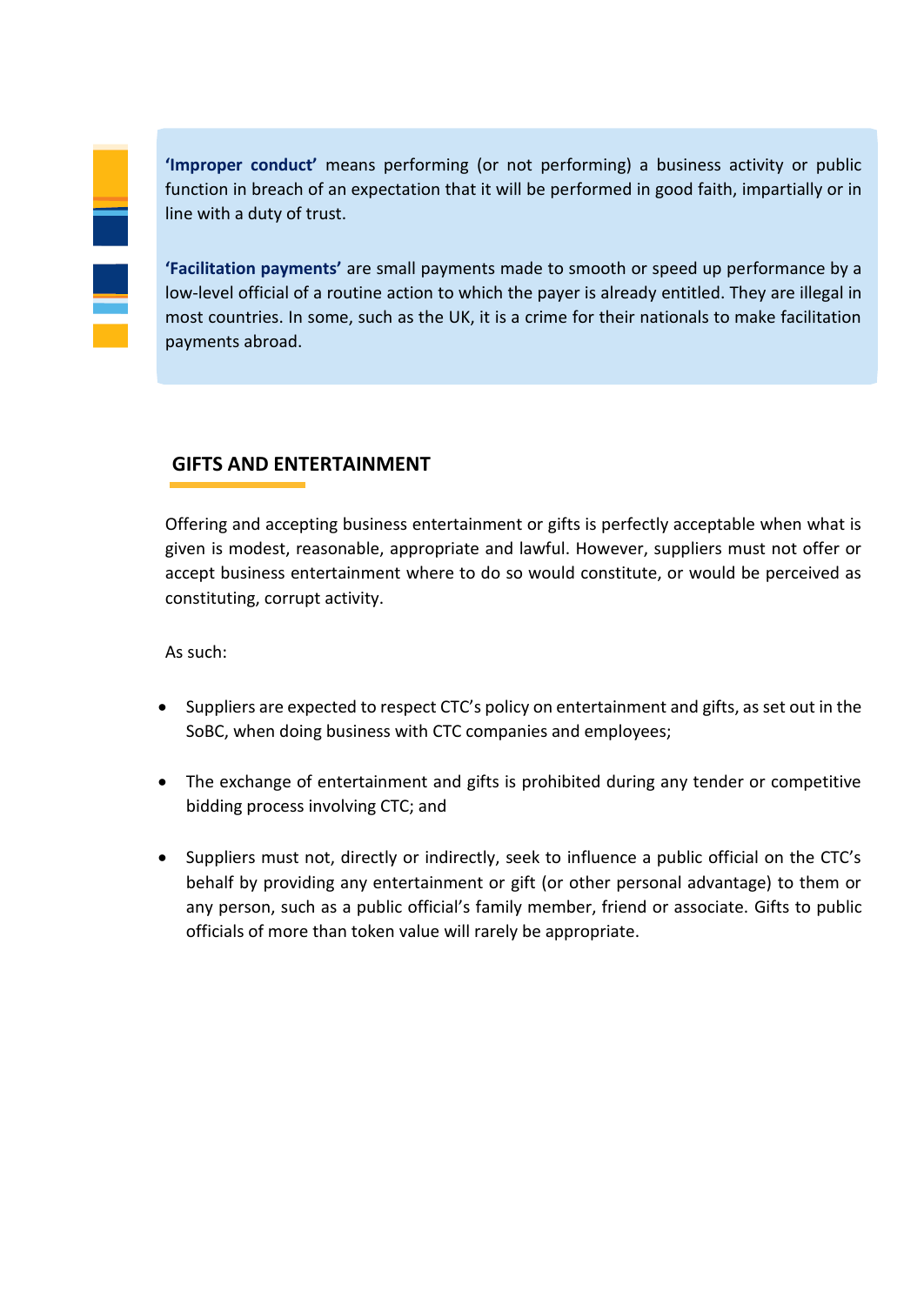

## **SANCTIONS**

Suppliers should ensure they conduct their business in compliance with all lawful international sanctions regimes, and that they do not engage with any sanctioned parties

As such, suppliers must:

- Be aware of, and fully comply, with all lawful sanctions regimes affecting their business; and
- Implement effective internal controls to minimise the risk of breaching sanctions and provide training and support to ensure their employees understand them and implement them effectively, particularly where their work involves international financial transfers or cross-border supply or purchase of products, technologies or services.

#### **What are sanctions?**

Sanctions, trade embargos, export control or other trade restrictions are political trade tools, imposed by individual countries or supra- national bodies, such as the United Nations and the European Union, with the aim of changing the behaviour of the target country's regimes, individuals or groups in a direction which will improve the situation in that country.

Some sanctions regimes apply to US persons (wherever located), to the use of US currency for payments and to exports/ re-exports of US-origin products and products with US-origin content (whether or not the entity handling them is a US person).

Breaching sanctions carries serious penalties, including fines, loss of export licences and imprisonment

#### **TAX EVASION**

Suppliers must ensure they comply with all applicable tax laws and regulations in the countries where they operate and be open and transparent with the tax authorities. Under no circumstances should suppliers engage in deliberate illegal tax evasion or facilitate such evasion on behalf of others.

As such, suppliers must put in place effective controls to minimise the risk of tax evasion or its facilitation, and provide appropriate training, support and whistleblowing procedures to ensure their employees understand and implement them effectively and can report any concerns.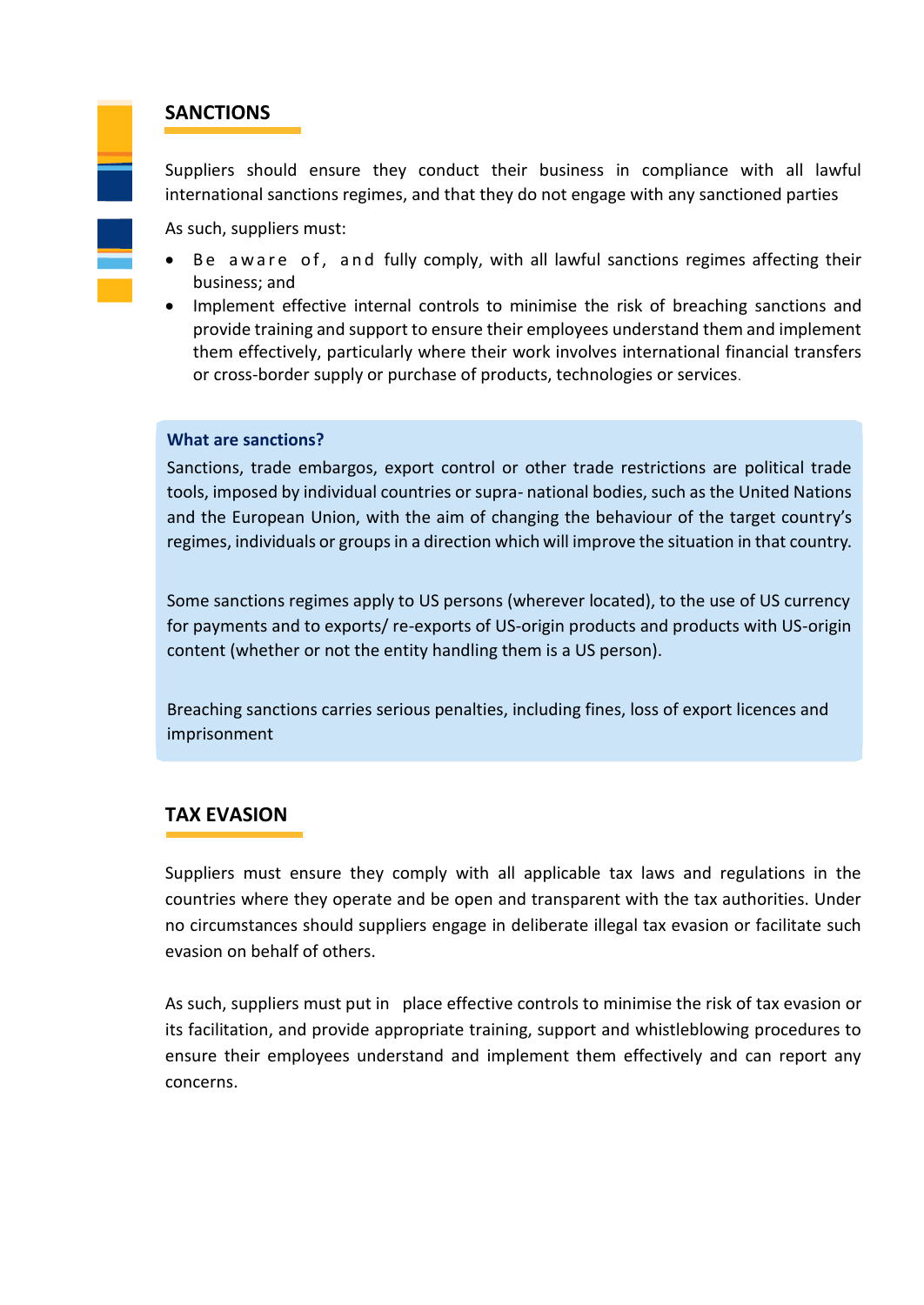## **ILLICIT TRADE**

The fight against the illicit trade in our products is an important priority for CTC. So it is vital that our suppliers have no direct or indirect involvement in, or support for, illicit trade in our products.

As such, suppliers must:

- Not knowingly engage in or support unlawful trade in our products;
- Implement effective controls to prevent illicit trade, including:
	- Measures to ensure supply to market reflects legitimate demand; and
	- Procedures for, where relevant, investigating, suspending and terminating dealings with customers, suppliers or individuals suspected of involvement in illicit trade.
- Collaborate with any authorities in any official investigations of illicit trade in an active and constructive way.

#### **Types of illicit products**

**Counterfeit or fake**: Unauthorised copies of branded products that have been manufactured without the knowledge or permission of the trade mark owner and using cheap unregulated materials.

**Local tax evaded**: Products which are manufactured and sold in the same country, but are not declared to the authorities, so excise tax is not paid. These products are manufactured in either legitimate or illegal factories.

**Smuggled**: Products (either genuine or counterfeit) which are moved from one country to another without payment of taxes or duties, or in breach of laws prohibiting their import or export.